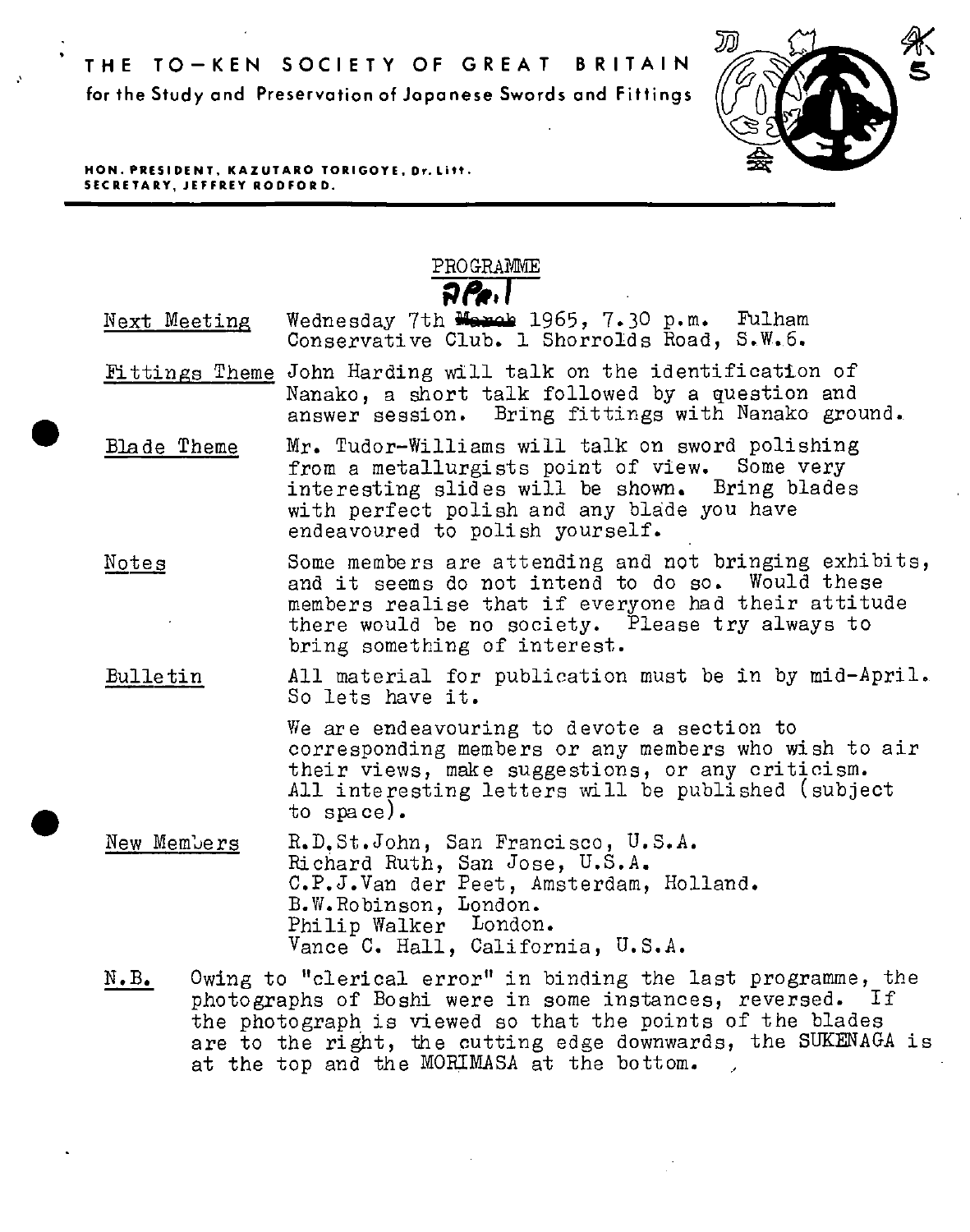The debate of last meeting started very quietly and developed into a scene that even Kurasawa would have envied. This impressive display of determined men, hungry for action, was brought about by the writer attempting (but mildly) to get the debate started by airing his own views first:-

r

·'

•

•

Collecting tsuba is very much a matter of taste, fortunately there are enough types to satisfy the most exacting collector. However, the writer's view is that the real tsuba is related to <sup>a</sup> definite way of life, that each piece has its place in history, has served its purpose, and is now part record of a very exciting past.

We may begin with the Asuka and Nara periods (552-784) with the Hoju tsuba, through the early, middle and late Heian (784-1185) with the Shitogi and Aoi tsuba, into the Kamakura period (1185-1392) with the Nerikawa and the small iron tsuba, developing into the Tosho and Katchu-shi in the Muromachi period, and finally the Momoyama and first part of the early Edo period, when tsuba making reached its zenith. Generally speaking it was at this time the best work was produced, it was at this time the great families developed and individual masters made their name. One can look back from this point and say with satisfaction, "this was indeed Japan". Whether the reader accepts it or not, from this point on the whole field went into gradual decline and in the 19th century, decadence. It is not suggested that these late pieces were not of the highest standard of workmanship, in fact it is readily admitted that the intricate inlays, carvings and gilding etc., are the finest in the world. BUT THEY ARE'NOT TSUBA, and should one care to collect such objects be should not be under the impression that he is collecting TSUBA. These pieces were the means by which the descendants of the tsuba makers made their living, by providing merchants and others also with a living; in fact the whole of the 19th century brings to mind rather an Aladdin's cave effect; i.e. bales of silk, Shibayama, late Kinko work, and clipper ships.

It must be said that even in these late times a handful of men stood tall among the others and attempted revival, but they were too few to save what was once a titanic industry.

John Harding.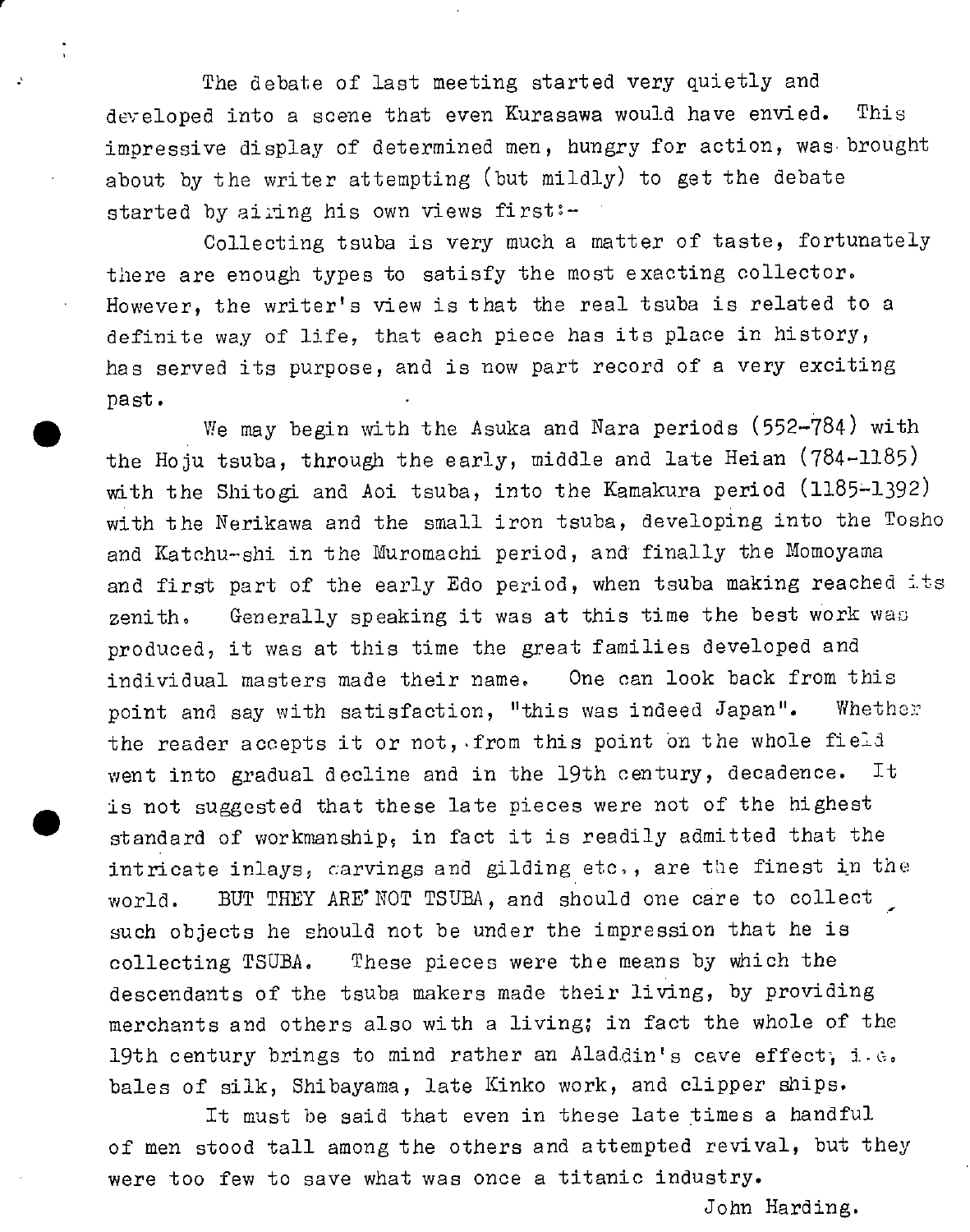## SIMILAR THOUGHTS ON SWORD BLADES

•'

• •

It can be stated, using a fairly broad generalisation, that nearly all art forms do in the course of time progress through very similar stages, usually ending in over refinement and decadence. One may think of early Greek, or Egyptian sculpture, both of which show this retrogression clearly. Or of many schools of painting, in particular the simplicity and beauty of the early Italian schools contrasted with the work of the later schools. Even though these later men based their work on the concepts of the earlier, their work .still became debased and over refined, degenerating finally into the Baroque style.

In Japanese art an example of this movement through the stages of a simple beginning, a peak, and a decline into decadence, may be seen in the Netsuke. Many simple early netsuke are late 17th or early 18th century. The peak is found perhaps around 1780-90. By the time the 19th century was well under way, decadence had most definitely set in. A little honest thought will show that many of the elaborate and finely carved pieces, bearing famous names, could never have been used as a working netsuke. Very 'fine examples of carving they may be, but only one push through a tight obi, and those finely carved projections, in brittle ivory, that many of them possess, would be broken. A good working netsuke made for the job, and not for show, is simple and enclosed in form.

 $\bullet$ Japanese sword blades show the same progression as Greek sculpture, European painting or working netsuke. The early swordsmiths were striving to produce an efficient weapon, some thirty inches of perfectly balanced extremely .hard cutting edge, for use and not for show. And indeed, one may say they succeeded! The swords of the early period up to Masamune and the first half or so of the 14th century are most definitely made for practical use. One feels that the form of the Hamon and the details of forging within the blade were secondary to the purpose of the weapon, The form of the Hamon and details were arrived at because the smith was working and experimenting towards his avowed purpose, of producing the thirty odd inches of perfect .cutting edge. He was trying to find out how